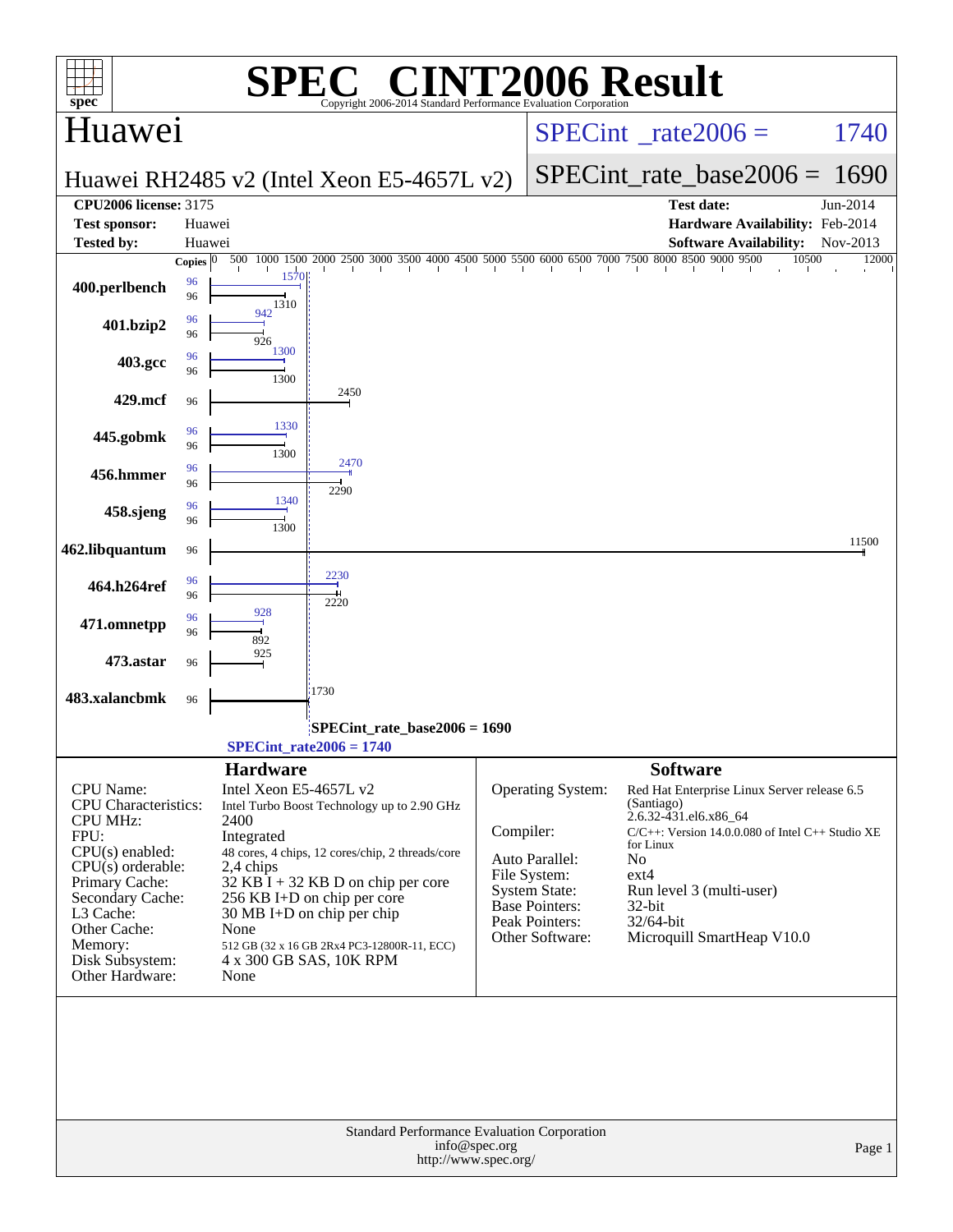

# **[SPEC CINT2006 Result](http://www.spec.org/auto/cpu2006/Docs/result-fields.html#SPECCINT2006Result)**

#### Huawei

#### SPECint rate $2006 = 1740$

Huawei RH2485 v2 (Intel Xeon E5-4657L v2)

[SPECint\\_rate\\_base2006 =](http://www.spec.org/auto/cpu2006/Docs/result-fields.html#SPECintratebase2006) 1690

**[CPU2006 license:](http://www.spec.org/auto/cpu2006/Docs/result-fields.html#CPU2006license)** 3175 **[Test date:](http://www.spec.org/auto/cpu2006/Docs/result-fields.html#Testdate)** Jun-2014

**[Test sponsor:](http://www.spec.org/auto/cpu2006/Docs/result-fields.html#Testsponsor)** Huawei **[Hardware Availability:](http://www.spec.org/auto/cpu2006/Docs/result-fields.html#HardwareAvailability)** Feb-2014 **[Tested by:](http://www.spec.org/auto/cpu2006/Docs/result-fields.html#Testedby)** Huawei **[Software Availability:](http://www.spec.org/auto/cpu2006/Docs/result-fields.html#SoftwareAvailability)** Nov-2013

#### **[Results Table](http://www.spec.org/auto/cpu2006/Docs/result-fields.html#ResultsTable)**

|                                                                                                          | <b>Base</b>   |                |       |                |       |                |       |               | <b>Peak</b>    |              |                |              |                |              |  |  |
|----------------------------------------------------------------------------------------------------------|---------------|----------------|-------|----------------|-------|----------------|-------|---------------|----------------|--------------|----------------|--------------|----------------|--------------|--|--|
| <b>Benchmark</b>                                                                                         | <b>Copies</b> | <b>Seconds</b> | Ratio | <b>Seconds</b> | Ratio | <b>Seconds</b> | Ratio | <b>Copies</b> | <b>Seconds</b> | <b>Ratio</b> | <b>Seconds</b> | <b>Ratio</b> | <b>Seconds</b> | <b>Ratio</b> |  |  |
| 400.perlbench                                                                                            | 96            | 714            | 1310  | 714            | 1310  | 716            | 1310  | 96            | 592            | 1580         | 596            | 1570         | 596            | 1570         |  |  |
| 401.bzip2                                                                                                | 96            | 1000           | 926   | 1001           | 925   | 999            | 927   | 96            | 983            | 942          | 982            | 943          | 985            | 940          |  |  |
| $403.\mathrm{gcc}$                                                                                       | 96            | 595            | 1300  | 595            | 1300  | 595            | 1300  | 96            | 598            | 1290         | 596            | 1300         | 594            | 1300         |  |  |
| $429$ .mcf                                                                                               | 96            | 358            | 2450  | 357            | 2450  | 357            | 2450  | 96            | 358            | 2450         | 357            | 2450         | 357            | 2450         |  |  |
| $445$ .gobmk                                                                                             | 96            | 773            | 1300  | 775            | 1300  | 775            | 1300  | 96            | 756            | 1330         | 756            | 1330         | 756            | 1330         |  |  |
| 456.hmmer                                                                                                | 96            | 392            | 2280  | 389            | 2300  | 391            | 2290  | 96            | 365            | 2450         | 363            | 2470         | 362            | 2470         |  |  |
| $458$ .sjeng                                                                                             | 96            | 895            | 1300  | 895            | 1300  | 895            | 1300  | 96            | 865            | 1340         | 865            | 1340         | 865            | 1340         |  |  |
| 462.libquantum                                                                                           | 96            | 173            | 11500 | 173            | 11500 | 173            | 11500 | 96            | 173            | 11500        | 173            | 11500        | 173            | 11500        |  |  |
| 464.h264ref                                                                                              | 96            | 928            | 2290  | 955            | 2220  | 957            | 2220  | 96            | 947            | 2240         | 954            | 2230         | 951            | 2230         |  |  |
| 471.omnetpp                                                                                              | 96            | 673            | 891   | 673            | 892   | 671            | 894   | 96            | 646            | 928          | 648            | 926          | 647            | 928          |  |  |
| 473.astar                                                                                                | 96            | 729            | 925   | 723            | 932   | 728            | 925   | 96            | 729            | 925          | 723            | 932          | 728            | 925          |  |  |
| 483.xalancbmk                                                                                            | 96            | 383            | 1730  | 383            | 1730  | 384            | 1730  | 96            | 383            | 1730         | 383            | 1730         | 384            | 1730         |  |  |
| Results appear in the order in which they were run. Bold underlined text indicates a median measurement. |               |                |       |                |       |                |       |               |                |              |                |              |                |              |  |  |

#### **[Submit Notes](http://www.spec.org/auto/cpu2006/Docs/result-fields.html#SubmitNotes)**

 The numactl mechanism was used to bind copies to processors. The config file option 'submit' was used to generate numactl commands to bind each copy to a specific processor. For details, please see the config file.

#### **[Operating System Notes](http://www.spec.org/auto/cpu2006/Docs/result-fields.html#OperatingSystemNotes)**

Stack size set to unlimited using "ulimit -s unlimited"

#### **[Platform Notes](http://www.spec.org/auto/cpu2006/Docs/result-fields.html#PlatformNotes)**

 BIOS configuration: Set Power Efficiency Mode to Performance Set Lock\_step to disabled Baseboard Management Controller used to adjust the fan speed to 100% Sysinfo program /spec/config/sysinfo.rev6818 \$Rev: 6818 \$ \$Date:: 2012-07-17 #\$ e86d102572650a6e4d596a3cee98f191 running on 2485 Thu Jun 19 23:34:17 2014

 This section contains SUT (System Under Test) info as seen by some common utilities. To remove or add to this section, see: <http://www.spec.org/cpu2006/Docs/config.html#sysinfo>

 From /proc/cpuinfo model name : Intel(R) Xeon(R) CPU E5-4657L v2 @ 2.40GHz 4 "physical id"s (chips) 96 "processors" cores, siblings (Caution: counting these is hw and system dependent. The Continued on next page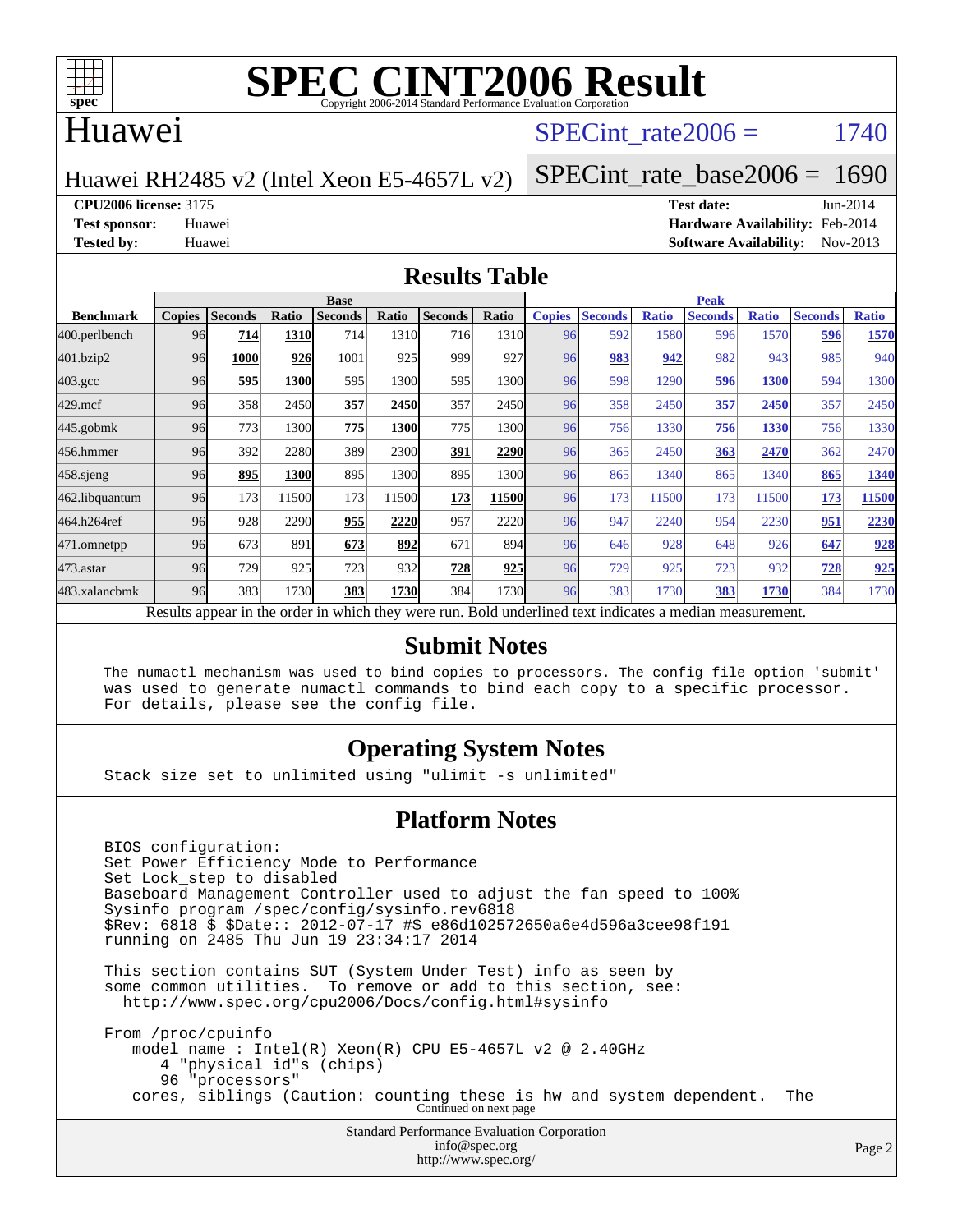

#### **[SPEC CINT2006 Result](http://www.spec.org/auto/cpu2006/Docs/result-fields.html#SPECCINT2006Result)** Copyright 2006-2014 Standard Performance Evaluation Corporation

#### Huawei

SPECint rate $2006 = 1740$ 

[SPECint\\_rate\\_base2006 =](http://www.spec.org/auto/cpu2006/Docs/result-fields.html#SPECintratebase2006) 1690

Huawei RH2485 v2 (Intel Xeon E5-4657L v2)

**[CPU2006 license:](http://www.spec.org/auto/cpu2006/Docs/result-fields.html#CPU2006license)** 3175 **[Test date:](http://www.spec.org/auto/cpu2006/Docs/result-fields.html#Testdate)** Jun-2014 **[Test sponsor:](http://www.spec.org/auto/cpu2006/Docs/result-fields.html#Testsponsor)** Huawei **[Hardware Availability:](http://www.spec.org/auto/cpu2006/Docs/result-fields.html#HardwareAvailability)** Feb-2014 **[Tested by:](http://www.spec.org/auto/cpu2006/Docs/result-fields.html#Testedby)** Huawei **[Software Availability:](http://www.spec.org/auto/cpu2006/Docs/result-fields.html#SoftwareAvailability)** Nov-2013

#### **[Platform Notes \(Continued\)](http://www.spec.org/auto/cpu2006/Docs/result-fields.html#PlatformNotes)**

 following excerpts from /proc/cpuinfo might not be reliable. Use with caution.) cpu cores : 12 siblings : 24 physical 0: cores 0 1 2 3 4 5 8 9 10 11 12 13 physical 1: cores 0 1 2 3 4 5 8 9 10 11 12 13 physical 2: cores 0 1 2 3 4 5 8 9 10 11 12 13 physical 3: cores 0 1 2 3 4 5 8 9 10 11 12 13 cache size : 30720 KB From /proc/meminfo MemTotal: 529226408 kB HugePages\_Total: 0<br>Hugepagesize: 2048 kB Hugepagesize: /usr/bin/lsb\_release -d Red Hat Enterprise Linux Server release 6.5 (Santiago) From /etc/\*release\* /etc/\*version\* redhat-release: Red Hat Enterprise Linux Server release 6.5 (Santiago) system-release: Red Hat Enterprise Linux Server release 6.5 (Santiago) system-release-cpe: cpe:/o:redhat:enterprise\_linux:6server:ga:server uname -a: Linux 2485 2.6.32-431.el6.x86\_64 #1 SMP Sun Nov 10 22:19:54 EST 2013 x86\_64 x86\_64 x86\_64 GNU/Linux run-level 3 Jun 19 23:21 SPEC is set to: /spec Filesystem Type Size Used Avail Use% Mounted on ext4 673G 107G 533G 17% / spec Additional information from dmidecode: BIOS Insyde Corp. RMIBV629 05/12/2014 Memory: 32x Hynix HMT42GR7AFR4C-PB 16 GB 1600 MHz 2 rank 16x NO DIMM NO DIMM (End of data from sysinfo program) Regarding the sysinfo display about the memory installed, the correct amount of memory is 512 GB and the dmidecode description should have one line reading as: 32x Hynix HMT42GR7AFR4C-PB 16 GB 1600 MHz 2 rank **[General Notes](http://www.spec.org/auto/cpu2006/Docs/result-fields.html#GeneralNotes)** Environment variables set by runspec before the start of the run: LD\_LIBRARY\_PATH = "/spec/libs/32:/spec/libs/64:/spec/sh" Binaries compiled on a system with 1x Core i7-860 CPU + 8GB memory using RedHat EL 6.4 Continued on next page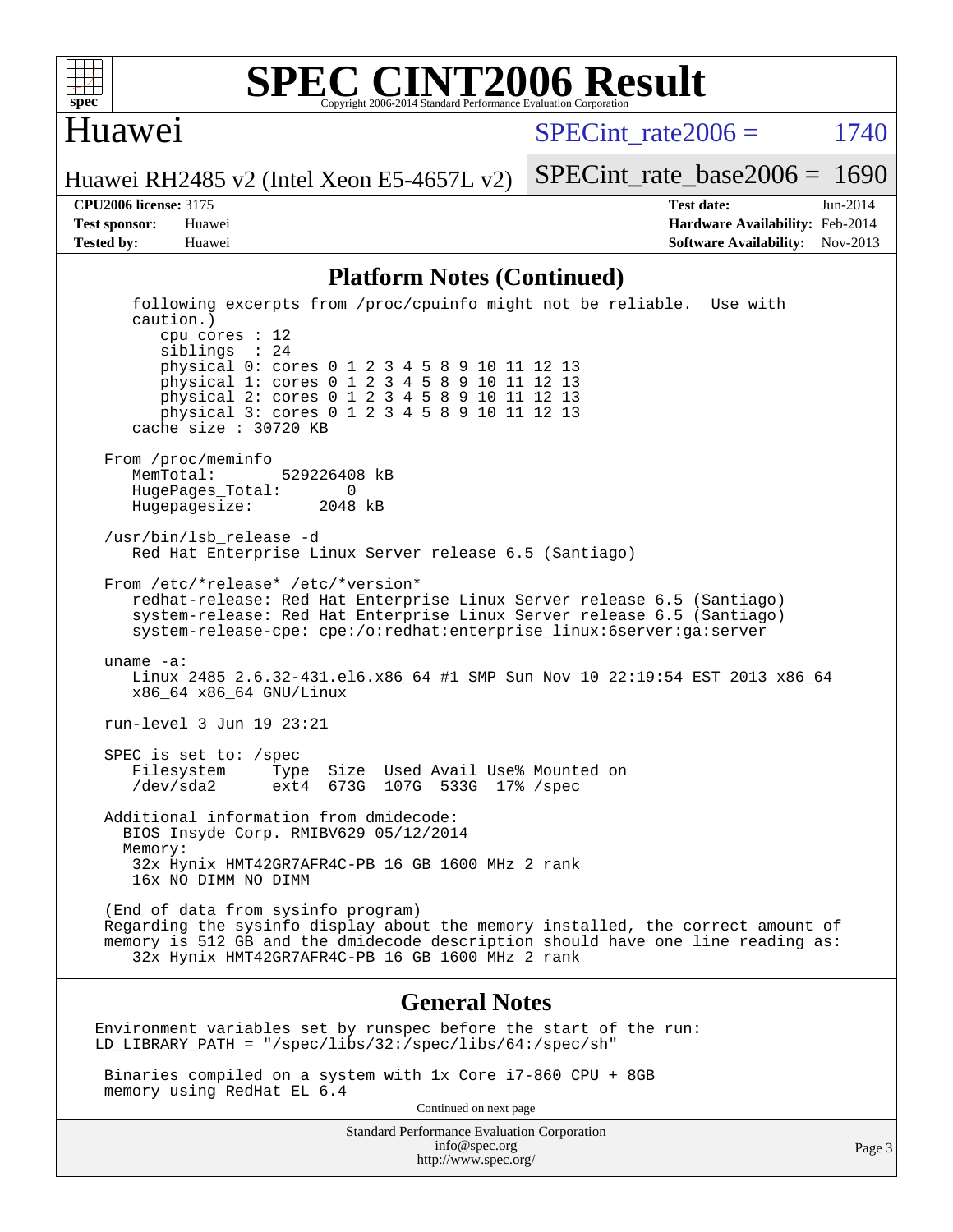

# **[SPEC CINT2006 Result](http://www.spec.org/auto/cpu2006/Docs/result-fields.html#SPECCINT2006Result)**

#### Huawei

SPECint rate $2006 = 1740$ 

Huawei RH2485 v2 (Intel Xeon E5-4657L v2)

**[CPU2006 license:](http://www.spec.org/auto/cpu2006/Docs/result-fields.html#CPU2006license)** 3175 **[Test date:](http://www.spec.org/auto/cpu2006/Docs/result-fields.html#Testdate)** Jun-2014

[SPECint\\_rate\\_base2006 =](http://www.spec.org/auto/cpu2006/Docs/result-fields.html#SPECintratebase2006) 1690

**[Test sponsor:](http://www.spec.org/auto/cpu2006/Docs/result-fields.html#Testsponsor)** Huawei **[Hardware Availability:](http://www.spec.org/auto/cpu2006/Docs/result-fields.html#HardwareAvailability)** Feb-2014 **[Tested by:](http://www.spec.org/auto/cpu2006/Docs/result-fields.html#Testedby)** Huawei **[Software Availability:](http://www.spec.org/auto/cpu2006/Docs/result-fields.html#SoftwareAvailability)** Nov-2013

#### **[General Notes \(Continued\)](http://www.spec.org/auto/cpu2006/Docs/result-fields.html#GeneralNotes)**

 Transparent Huge Pages enabled with: echo always > /sys/kernel/mm/redhat\_transparent\_hugepage/enabled Filesystem page cache cleared with: echo 1> /proc/sys/vm/drop\_caches runspec command invoked through numactl i.e.: numactl --interleave=all runspec <etc>

**[Base Compiler Invocation](http://www.spec.org/auto/cpu2006/Docs/result-fields.html#BaseCompilerInvocation)**

[C benchmarks](http://www.spec.org/auto/cpu2006/Docs/result-fields.html#Cbenchmarks): [icc -m32](http://www.spec.org/cpu2006/results/res2014q3/cpu2006-20140624-29998.flags.html#user_CCbase_intel_icc_5ff4a39e364c98233615fdd38438c6f2)

[C++ benchmarks:](http://www.spec.org/auto/cpu2006/Docs/result-fields.html#CXXbenchmarks) [icpc -m32](http://www.spec.org/cpu2006/results/res2014q3/cpu2006-20140624-29998.flags.html#user_CXXbase_intel_icpc_4e5a5ef1a53fd332b3c49e69c3330699)

### **[Base Portability Flags](http://www.spec.org/auto/cpu2006/Docs/result-fields.html#BasePortabilityFlags)**

 400.perlbench: [-DSPEC\\_CPU\\_LINUX\\_IA32](http://www.spec.org/cpu2006/results/res2014q3/cpu2006-20140624-29998.flags.html#b400.perlbench_baseCPORTABILITY_DSPEC_CPU_LINUX_IA32) 462.libquantum: [-DSPEC\\_CPU\\_LINUX](http://www.spec.org/cpu2006/results/res2014q3/cpu2006-20140624-29998.flags.html#b462.libquantum_baseCPORTABILITY_DSPEC_CPU_LINUX) 483.xalancbmk: [-DSPEC\\_CPU\\_LINUX](http://www.spec.org/cpu2006/results/res2014q3/cpu2006-20140624-29998.flags.html#b483.xalancbmk_baseCXXPORTABILITY_DSPEC_CPU_LINUX)

# **[Base Optimization Flags](http://www.spec.org/auto/cpu2006/Docs/result-fields.html#BaseOptimizationFlags)**

[C benchmarks](http://www.spec.org/auto/cpu2006/Docs/result-fields.html#Cbenchmarks):

[-xSSE4.2](http://www.spec.org/cpu2006/results/res2014q3/cpu2006-20140624-29998.flags.html#user_CCbase_f-xSSE42_f91528193cf0b216347adb8b939d4107) [-ipo](http://www.spec.org/cpu2006/results/res2014q3/cpu2006-20140624-29998.flags.html#user_CCbase_f-ipo) [-O3](http://www.spec.org/cpu2006/results/res2014q3/cpu2006-20140624-29998.flags.html#user_CCbase_f-O3) [-no-prec-div](http://www.spec.org/cpu2006/results/res2014q3/cpu2006-20140624-29998.flags.html#user_CCbase_f-no-prec-div) [-opt-prefetch](http://www.spec.org/cpu2006/results/res2014q3/cpu2006-20140624-29998.flags.html#user_CCbase_f-opt-prefetch) [-opt-mem-layout-trans=3](http://www.spec.org/cpu2006/results/res2014q3/cpu2006-20140624-29998.flags.html#user_CCbase_f-opt-mem-layout-trans_a7b82ad4bd7abf52556d4961a2ae94d5)

[C++ benchmarks:](http://www.spec.org/auto/cpu2006/Docs/result-fields.html#CXXbenchmarks)

[-xSSE4.2](http://www.spec.org/cpu2006/results/res2014q3/cpu2006-20140624-29998.flags.html#user_CXXbase_f-xSSE42_f91528193cf0b216347adb8b939d4107) [-ipo](http://www.spec.org/cpu2006/results/res2014q3/cpu2006-20140624-29998.flags.html#user_CXXbase_f-ipo) [-O3](http://www.spec.org/cpu2006/results/res2014q3/cpu2006-20140624-29998.flags.html#user_CXXbase_f-O3) [-no-prec-div](http://www.spec.org/cpu2006/results/res2014q3/cpu2006-20140624-29998.flags.html#user_CXXbase_f-no-prec-div) [-opt-prefetch](http://www.spec.org/cpu2006/results/res2014q3/cpu2006-20140624-29998.flags.html#user_CXXbase_f-opt-prefetch) [-opt-mem-layout-trans=3](http://www.spec.org/cpu2006/results/res2014q3/cpu2006-20140624-29998.flags.html#user_CXXbase_f-opt-mem-layout-trans_a7b82ad4bd7abf52556d4961a2ae94d5) [-Wl,-z,muldefs](http://www.spec.org/cpu2006/results/res2014q3/cpu2006-20140624-29998.flags.html#user_CXXbase_link_force_multiple1_74079c344b956b9658436fd1b6dd3a8a) [-L/sh -lsmartheap](http://www.spec.org/cpu2006/results/res2014q3/cpu2006-20140624-29998.flags.html#user_CXXbase_SmartHeap_32f6c82aa1ed9c52345d30cf6e4a0499)

### **[Base Other Flags](http://www.spec.org/auto/cpu2006/Docs/result-fields.html#BaseOtherFlags)**

[C benchmarks](http://www.spec.org/auto/cpu2006/Docs/result-fields.html#Cbenchmarks):

403.gcc: [-Dalloca=\\_alloca](http://www.spec.org/cpu2006/results/res2014q3/cpu2006-20140624-29998.flags.html#b403.gcc_baseEXTRA_CFLAGS_Dalloca_be3056838c12de2578596ca5467af7f3)

# **[Peak Compiler Invocation](http://www.spec.org/auto/cpu2006/Docs/result-fields.html#PeakCompilerInvocation)**

[C benchmarks \(except as noted below\)](http://www.spec.org/auto/cpu2006/Docs/result-fields.html#Cbenchmarksexceptasnotedbelow): [icc -m32](http://www.spec.org/cpu2006/results/res2014q3/cpu2006-20140624-29998.flags.html#user_CCpeak_intel_icc_5ff4a39e364c98233615fdd38438c6f2)

Continued on next page

Standard Performance Evaluation Corporation [info@spec.org](mailto:info@spec.org) <http://www.spec.org/>

Page 4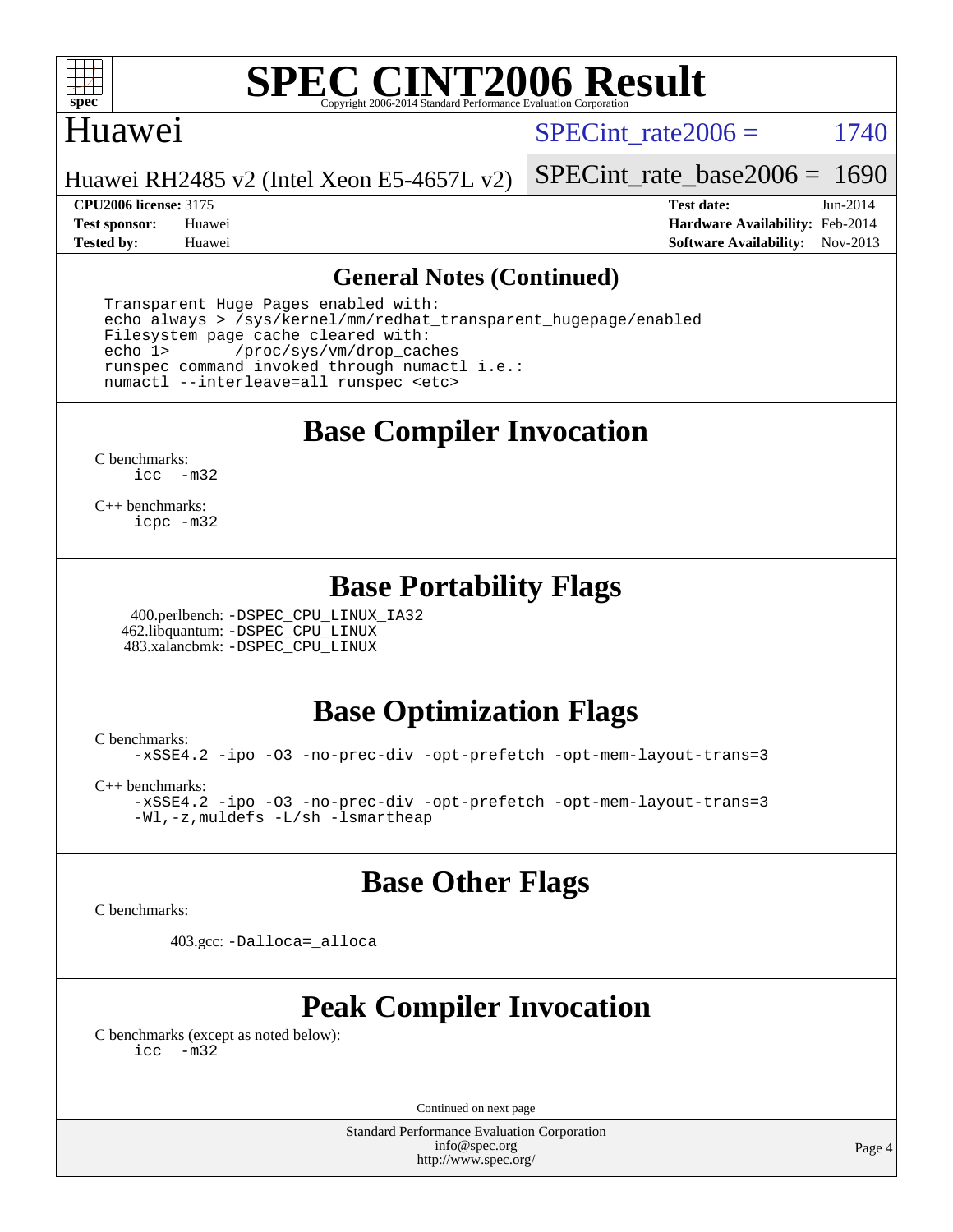

# **[SPEC CINT2006 Result](http://www.spec.org/auto/cpu2006/Docs/result-fields.html#SPECCINT2006Result)**

### Huawei

SPECint rate $2006 = 1740$ 

[SPECint\\_rate\\_base2006 =](http://www.spec.org/auto/cpu2006/Docs/result-fields.html#SPECintratebase2006) 1690

Huawei RH2485 v2 (Intel Xeon E5-4657L v2)

**[CPU2006 license:](http://www.spec.org/auto/cpu2006/Docs/result-fields.html#CPU2006license)** 3175 **[Test date:](http://www.spec.org/auto/cpu2006/Docs/result-fields.html#Testdate)** Jun-2014 **[Test sponsor:](http://www.spec.org/auto/cpu2006/Docs/result-fields.html#Testsponsor)** Huawei **[Hardware Availability:](http://www.spec.org/auto/cpu2006/Docs/result-fields.html#HardwareAvailability)** Feb-2014 **[Tested by:](http://www.spec.org/auto/cpu2006/Docs/result-fields.html#Testedby)** Huawei **[Software Availability:](http://www.spec.org/auto/cpu2006/Docs/result-fields.html#SoftwareAvailability)** Nov-2013

# **[Peak Compiler Invocation \(Continued\)](http://www.spec.org/auto/cpu2006/Docs/result-fields.html#PeakCompilerInvocation)**

400.perlbench: [icc -m64](http://www.spec.org/cpu2006/results/res2014q3/cpu2006-20140624-29998.flags.html#user_peakCCLD400_perlbench_intel_icc_64bit_bda6cc9af1fdbb0edc3795bac97ada53)

401.bzip2: [icc -m64](http://www.spec.org/cpu2006/results/res2014q3/cpu2006-20140624-29998.flags.html#user_peakCCLD401_bzip2_intel_icc_64bit_bda6cc9af1fdbb0edc3795bac97ada53)

456.hmmer: [icc -m64](http://www.spec.org/cpu2006/results/res2014q3/cpu2006-20140624-29998.flags.html#user_peakCCLD456_hmmer_intel_icc_64bit_bda6cc9af1fdbb0edc3795bac97ada53)

458.sjeng: [icc -m64](http://www.spec.org/cpu2006/results/res2014q3/cpu2006-20140624-29998.flags.html#user_peakCCLD458_sjeng_intel_icc_64bit_bda6cc9af1fdbb0edc3795bac97ada53)

[C++ benchmarks:](http://www.spec.org/auto/cpu2006/Docs/result-fields.html#CXXbenchmarks) [icpc -m32](http://www.spec.org/cpu2006/results/res2014q3/cpu2006-20140624-29998.flags.html#user_CXXpeak_intel_icpc_4e5a5ef1a53fd332b3c49e69c3330699)

#### **[Peak Portability Flags](http://www.spec.org/auto/cpu2006/Docs/result-fields.html#PeakPortabilityFlags)**

 400.perlbench: [-DSPEC\\_CPU\\_LP64](http://www.spec.org/cpu2006/results/res2014q3/cpu2006-20140624-29998.flags.html#b400.perlbench_peakCPORTABILITY_DSPEC_CPU_LP64) [-DSPEC\\_CPU\\_LINUX\\_X64](http://www.spec.org/cpu2006/results/res2014q3/cpu2006-20140624-29998.flags.html#b400.perlbench_peakCPORTABILITY_DSPEC_CPU_LINUX_X64) 401.bzip2: [-DSPEC\\_CPU\\_LP64](http://www.spec.org/cpu2006/results/res2014q3/cpu2006-20140624-29998.flags.html#suite_peakCPORTABILITY401_bzip2_DSPEC_CPU_LP64) 456.hmmer: [-DSPEC\\_CPU\\_LP64](http://www.spec.org/cpu2006/results/res2014q3/cpu2006-20140624-29998.flags.html#suite_peakCPORTABILITY456_hmmer_DSPEC_CPU_LP64) 458.sjeng: [-DSPEC\\_CPU\\_LP64](http://www.spec.org/cpu2006/results/res2014q3/cpu2006-20140624-29998.flags.html#suite_peakCPORTABILITY458_sjeng_DSPEC_CPU_LP64) 462.libquantum: [-DSPEC\\_CPU\\_LINUX](http://www.spec.org/cpu2006/results/res2014q3/cpu2006-20140624-29998.flags.html#b462.libquantum_peakCPORTABILITY_DSPEC_CPU_LINUX) 483.xalancbmk: [-DSPEC\\_CPU\\_LINUX](http://www.spec.org/cpu2006/results/res2014q3/cpu2006-20140624-29998.flags.html#b483.xalancbmk_peakCXXPORTABILITY_DSPEC_CPU_LINUX)

# **[Peak Optimization Flags](http://www.spec.org/auto/cpu2006/Docs/result-fields.html#PeakOptimizationFlags)**

[C benchmarks](http://www.spec.org/auto/cpu2006/Docs/result-fields.html#Cbenchmarks):

 400.perlbench: [-xSSE4.2](http://www.spec.org/cpu2006/results/res2014q3/cpu2006-20140624-29998.flags.html#user_peakPASS2_CFLAGSPASS2_LDCFLAGS400_perlbench_f-xSSE42_f91528193cf0b216347adb8b939d4107)(pass 2) [-prof-gen](http://www.spec.org/cpu2006/results/res2014q3/cpu2006-20140624-29998.flags.html#user_peakPASS1_CFLAGSPASS1_LDCFLAGS400_perlbench_prof_gen_e43856698f6ca7b7e442dfd80e94a8fc)(pass 1) [-ipo](http://www.spec.org/cpu2006/results/res2014q3/cpu2006-20140624-29998.flags.html#user_peakPASS2_CFLAGSPASS2_LDCFLAGS400_perlbench_f-ipo)(pass 2) [-O3](http://www.spec.org/cpu2006/results/res2014q3/cpu2006-20140624-29998.flags.html#user_peakPASS2_CFLAGSPASS2_LDCFLAGS400_perlbench_f-O3)(pass 2) [-no-prec-div](http://www.spec.org/cpu2006/results/res2014q3/cpu2006-20140624-29998.flags.html#user_peakPASS2_CFLAGSPASS2_LDCFLAGS400_perlbench_f-no-prec-div)(pass 2) [-prof-use](http://www.spec.org/cpu2006/results/res2014q3/cpu2006-20140624-29998.flags.html#user_peakPASS2_CFLAGSPASS2_LDCFLAGS400_perlbench_prof_use_bccf7792157ff70d64e32fe3e1250b55)(pass 2) [-auto-ilp32](http://www.spec.org/cpu2006/results/res2014q3/cpu2006-20140624-29998.flags.html#user_peakCOPTIMIZE400_perlbench_f-auto-ilp32) 401.bzip2: [-xSSE4.2](http://www.spec.org/cpu2006/results/res2014q3/cpu2006-20140624-29998.flags.html#user_peakPASS2_CFLAGSPASS2_LDCFLAGS401_bzip2_f-xSSE42_f91528193cf0b216347adb8b939d4107)(pass 2) [-prof-gen](http://www.spec.org/cpu2006/results/res2014q3/cpu2006-20140624-29998.flags.html#user_peakPASS1_CFLAGSPASS1_LDCFLAGS401_bzip2_prof_gen_e43856698f6ca7b7e442dfd80e94a8fc)(pass 1) [-ipo](http://www.spec.org/cpu2006/results/res2014q3/cpu2006-20140624-29998.flags.html#user_peakPASS2_CFLAGSPASS2_LDCFLAGS401_bzip2_f-ipo)(pass 2) [-O3](http://www.spec.org/cpu2006/results/res2014q3/cpu2006-20140624-29998.flags.html#user_peakPASS2_CFLAGSPASS2_LDCFLAGS401_bzip2_f-O3)(pass 2) [-no-prec-div](http://www.spec.org/cpu2006/results/res2014q3/cpu2006-20140624-29998.flags.html#user_peakPASS2_CFLAGSPASS2_LDCFLAGS401_bzip2_f-no-prec-div)(pass 2) [-prof-use](http://www.spec.org/cpu2006/results/res2014q3/cpu2006-20140624-29998.flags.html#user_peakPASS2_CFLAGSPASS2_LDCFLAGS401_bzip2_prof_use_bccf7792157ff70d64e32fe3e1250b55)(pass 2) [-opt-prefetch](http://www.spec.org/cpu2006/results/res2014q3/cpu2006-20140624-29998.flags.html#user_peakCOPTIMIZE401_bzip2_f-opt-prefetch) [-auto-ilp32](http://www.spec.org/cpu2006/results/res2014q3/cpu2006-20140624-29998.flags.html#user_peakCOPTIMIZE401_bzip2_f-auto-ilp32) [-ansi-alias](http://www.spec.org/cpu2006/results/res2014q3/cpu2006-20140624-29998.flags.html#user_peakCOPTIMIZE401_bzip2_f-ansi-alias) 403.gcc: [-xSSE4.2](http://www.spec.org/cpu2006/results/res2014q3/cpu2006-20140624-29998.flags.html#user_peakCOPTIMIZE403_gcc_f-xSSE42_f91528193cf0b216347adb8b939d4107) [-ipo](http://www.spec.org/cpu2006/results/res2014q3/cpu2006-20140624-29998.flags.html#user_peakCOPTIMIZE403_gcc_f-ipo) [-O3](http://www.spec.org/cpu2006/results/res2014q3/cpu2006-20140624-29998.flags.html#user_peakCOPTIMIZE403_gcc_f-O3) [-no-prec-div](http://www.spec.org/cpu2006/results/res2014q3/cpu2006-20140624-29998.flags.html#user_peakCOPTIMIZE403_gcc_f-no-prec-div) 429.mcf: basepeak = yes 445.gobmk: [-xSSE4.2](http://www.spec.org/cpu2006/results/res2014q3/cpu2006-20140624-29998.flags.html#user_peakPASS2_CFLAGSPASS2_LDCFLAGS445_gobmk_f-xSSE42_f91528193cf0b216347adb8b939d4107)(pass 2) [-prof-gen](http://www.spec.org/cpu2006/results/res2014q3/cpu2006-20140624-29998.flags.html#user_peakPASS1_CFLAGSPASS1_LDCFLAGS445_gobmk_prof_gen_e43856698f6ca7b7e442dfd80e94a8fc)(pass 1) [-prof-use](http://www.spec.org/cpu2006/results/res2014q3/cpu2006-20140624-29998.flags.html#user_peakPASS2_CFLAGSPASS2_LDCFLAGS445_gobmk_prof_use_bccf7792157ff70d64e32fe3e1250b55)(pass 2) [-ansi-alias](http://www.spec.org/cpu2006/results/res2014q3/cpu2006-20140624-29998.flags.html#user_peakCOPTIMIZE445_gobmk_f-ansi-alias) [-opt-mem-layout-trans=3](http://www.spec.org/cpu2006/results/res2014q3/cpu2006-20140624-29998.flags.html#user_peakCOPTIMIZE445_gobmk_f-opt-mem-layout-trans_a7b82ad4bd7abf52556d4961a2ae94d5) 456.hmmer: [-xSSE4.2](http://www.spec.org/cpu2006/results/res2014q3/cpu2006-20140624-29998.flags.html#user_peakCOPTIMIZE456_hmmer_f-xSSE42_f91528193cf0b216347adb8b939d4107) [-ipo](http://www.spec.org/cpu2006/results/res2014q3/cpu2006-20140624-29998.flags.html#user_peakCOPTIMIZE456_hmmer_f-ipo) [-O3](http://www.spec.org/cpu2006/results/res2014q3/cpu2006-20140624-29998.flags.html#user_peakCOPTIMIZE456_hmmer_f-O3) [-no-prec-div](http://www.spec.org/cpu2006/results/res2014q3/cpu2006-20140624-29998.flags.html#user_peakCOPTIMIZE456_hmmer_f-no-prec-div) [-unroll2](http://www.spec.org/cpu2006/results/res2014q3/cpu2006-20140624-29998.flags.html#user_peakCOPTIMIZE456_hmmer_f-unroll_784dae83bebfb236979b41d2422d7ec2) [-auto-ilp32](http://www.spec.org/cpu2006/results/res2014q3/cpu2006-20140624-29998.flags.html#user_peakCOPTIMIZE456_hmmer_f-auto-ilp32) 458.sjeng: [-xSSE4.2](http://www.spec.org/cpu2006/results/res2014q3/cpu2006-20140624-29998.flags.html#user_peakPASS2_CFLAGSPASS2_LDCFLAGS458_sjeng_f-xSSE42_f91528193cf0b216347adb8b939d4107)(pass 2) [-prof-gen](http://www.spec.org/cpu2006/results/res2014q3/cpu2006-20140624-29998.flags.html#user_peakPASS1_CFLAGSPASS1_LDCFLAGS458_sjeng_prof_gen_e43856698f6ca7b7e442dfd80e94a8fc)(pass 1) [-ipo](http://www.spec.org/cpu2006/results/res2014q3/cpu2006-20140624-29998.flags.html#user_peakPASS2_CFLAGSPASS2_LDCFLAGS458_sjeng_f-ipo)(pass 2) [-O3](http://www.spec.org/cpu2006/results/res2014q3/cpu2006-20140624-29998.flags.html#user_peakPASS2_CFLAGSPASS2_LDCFLAGS458_sjeng_f-O3)(pass 2) [-no-prec-div](http://www.spec.org/cpu2006/results/res2014q3/cpu2006-20140624-29998.flags.html#user_peakPASS2_CFLAGSPASS2_LDCFLAGS458_sjeng_f-no-prec-div)(pass 2) [-prof-use](http://www.spec.org/cpu2006/results/res2014q3/cpu2006-20140624-29998.flags.html#user_peakPASS2_CFLAGSPASS2_LDCFLAGS458_sjeng_prof_use_bccf7792157ff70d64e32fe3e1250b55)(pass 2) [-unroll4](http://www.spec.org/cpu2006/results/res2014q3/cpu2006-20140624-29998.flags.html#user_peakCOPTIMIZE458_sjeng_f-unroll_4e5e4ed65b7fd20bdcd365bec371b81f) [-auto-ilp32](http://www.spec.org/cpu2006/results/res2014q3/cpu2006-20140624-29998.flags.html#user_peakCOPTIMIZE458_sjeng_f-auto-ilp32) Continued on next page